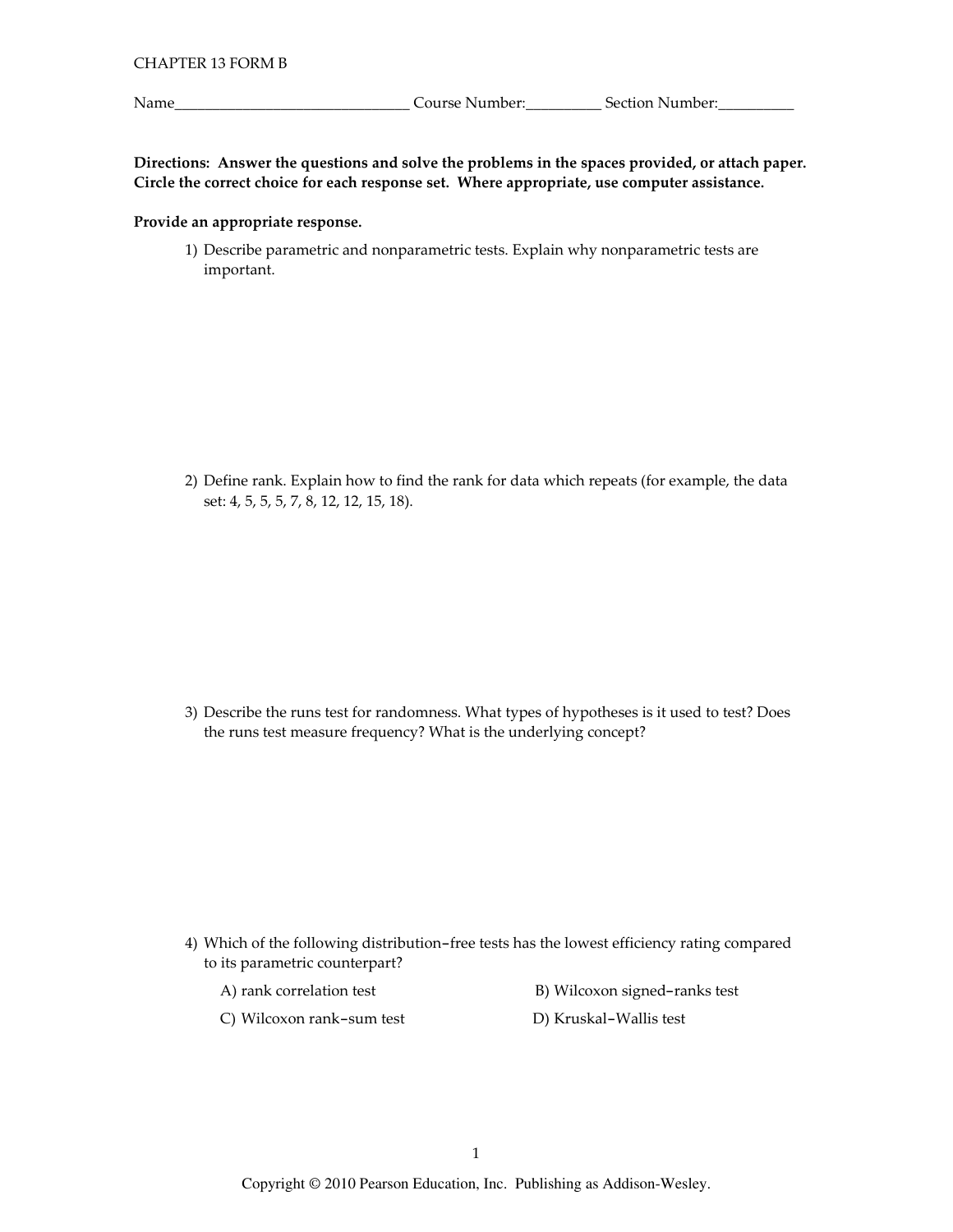5) The Kruskal-Wallis test statistic H has a distribution that can be approximated by which of the parametric distributions?

| A) z distribution | B) t distribution          |  |  |  |  |
|-------------------|----------------------------|--|--|--|--|
| C) F distribution | D) chi-square distribution |  |  |  |  |

## Use the sign test to test the indicated claim.

6) An instructor gives a test before and after a lesson and results from randomly selected students are given below. At the 0.05 level of significance, test the claim that the lesson has no effect on the grade. Use the sign test.

| Before |  |  |  |  | 54 61 56 41 38 57 42 71 88 42 36 23 22 46 51 |  |  |  |
|--------|--|--|--|--|----------------------------------------------|--|--|--|
| After  |  |  |  |  | 82 87 84 76 79 87 42 97 99 74 85 96 69 84 79 |  |  |  |

7) A researcher wishes to study whether music has any effect on the ability to memorize information. 88 randomly selected adults are given a memory test in a quiet room. They are then given a second memory test while listening to classical music. 68 people received a higher score on the second test, 19 a lower score, and 1 received the same score. At the 0.05 significance level, test the claim that the music has no effect on memorization skills.

# Use the Wilcoxon signed-ranks test to test the claim that the matched pairs have differences that come from a population with a median equal to zero.

8) The systolic blood pressure readings of ten subjects before and after following a particular diet for a month are shown in the table. Use Wilcoxon's signed-ranks test and a 0.01 significance level to test the claim that the diet has no effect on systolic blood pressure.

| Subject |  |  |  | A B C D E F G H I                       |  |
|---------|--|--|--|-----------------------------------------|--|
| Before  |  |  |  | 175 192 167 180 161 203 185 176 204 146 |  |
| After   |  |  |  | 160 190 170 180 153 197 191 174 192 150 |  |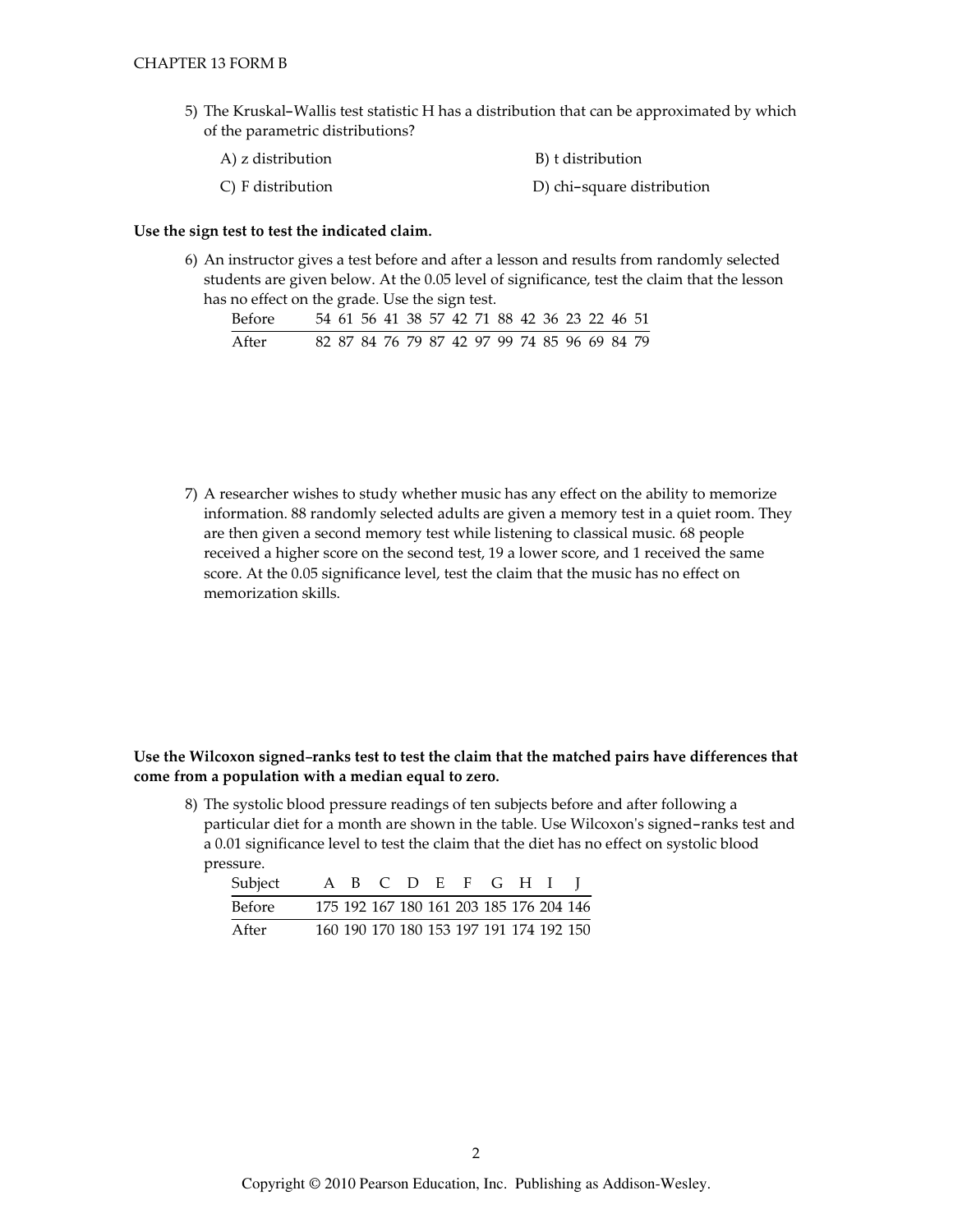## Use the Wilcoxon rank-sum test to test the claim that the two independent samples come from populations with equal medians.

9) Use the Wilcoxon rank-sum approach to test the claim that the sample student grade averages at two colleges come from populations with the same median. The sample data is listed below. Use a 0.05 level of significance, and assume that the samples were randomly selected.

| College A 3.2 4.0 2.4 2.6 2.0 1.8 1.3 0.0 0.5 1.4 2.9 |  |  |  |  |  |  |
|-------------------------------------------------------|--|--|--|--|--|--|
| College B 2.4 1.9 0.3 0.8 2.8 3.0 3.1 3.1 3.1 3.5 3.5 |  |  |  |  |  |  |

## Solve the problem.

10) The Wilcoxon signed-ranks test can be used to test the claim that a sample comes from a population with a specified median. The procedure used is the same as the one described in this section except that the differences are obtained by subtracting the value of the hypothesized median from each value.

The sample data below represent the weights (in pounds) of 12 women aged 20-30. Use a Wilcoxon signed-ranks test to test the claim that the median weight of women aged 20-30 is equal to 130 pounds. Use a significance level of 0.05. Be sure to state the hypotheses, the value of the test statistic, the critical values, and your conclusion.

| 140 | 116 | 125  | 120 | 153 | 140 |
|-----|-----|------|-----|-----|-----|
| 111 | 127 | 133- | 137 | 132 | 160 |

## Use a Kruskal-Wallis test to test the claim that the samples come from populations with equal medians.

11) The table below shows the lifetimes (in hours) of random samples of light bulbs of three different brands. Use a 0.01 significance level to test the claim that the different brands have the same median lifetime.

| Brand A Brand B Brand C |     |     |
|-------------------------|-----|-----|
| 190                     | 182 | 203 |
| 220                     | 170 | 210 |
| 230                     | 203 | 199 |
| 215                     | 175 | 200 |
| 224                     | 178 | 196 |
| 231                     | 181 | 197 |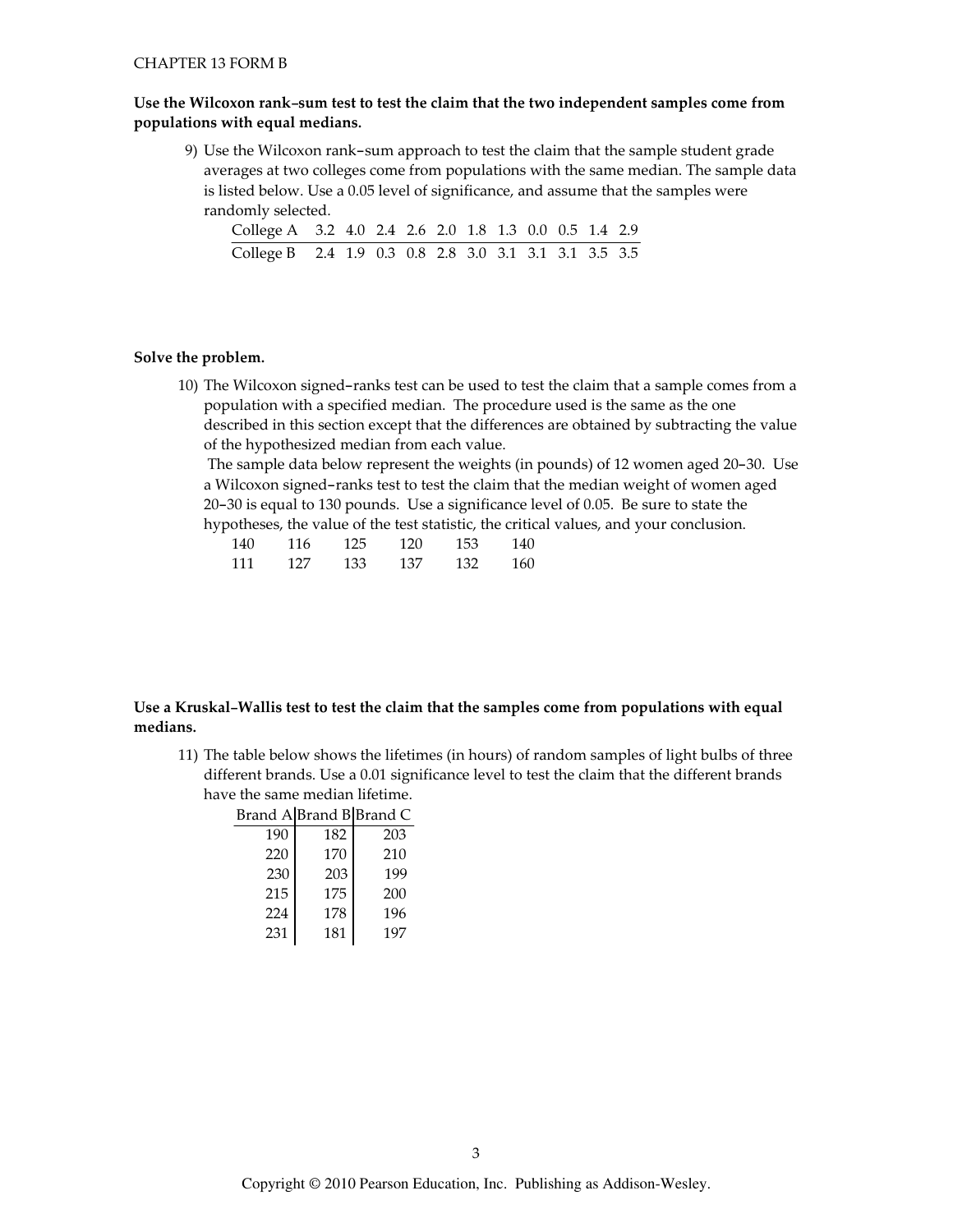The following scatterplot shows the percentage of the vote a candidate received in the 2004 senatorial elections according to the voter's income level based on an exit poll of voters conducted by CNN. The income levels 1-8 correspond to the following income classes: 1=Under \$15,000; 2=\$15-30,000; 3=\$30-50,000; 4=\$50-75,000; 5=\$75-100,000; 6=\$100-150,000; 7=\$150-200,000; 8=\$200,000 or more.



Percentage of Vote

12) Use the election scatterplot to the find the value of the rank correlation coefficient  $r_{S}$ .

A)  $r_S = -1$ B)  $r_S = 1.9762$ C)  $r_S = -0.9762$ D)  $r_s = 0.9762$ 

Find the critical value. Assume that the test is two-tailed and that n denotes the number of pairs of data.

13) n = 30, 
$$
\alpha
$$
 = 0.01  
A) 0.467  
B) ±0.467  
C) -0.467  
D) ±0.362

#### Use the rank correlation coefficient to test for a correlation between the two variables.

14) Given that the rank correlation coefficient,  $r<sub>s</sub>$ , for 76 pairs of data is -0.526, test the claim of correlation between the two variables. Use a significance level of 0.05.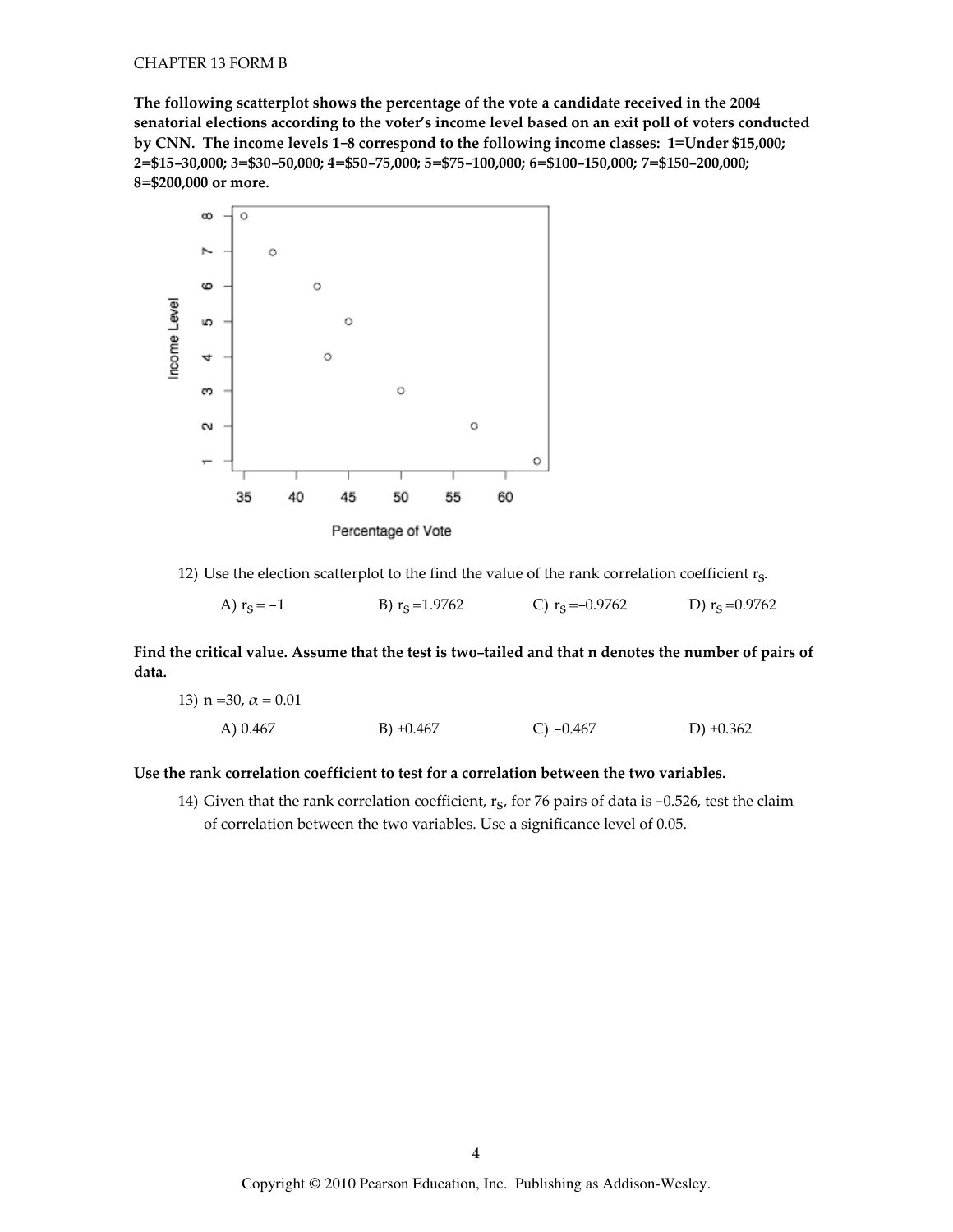15) Ten luxury cars were ranked according to their comfort levels and their prices.



Find the rank correlation coefficient and test the claim of correlation between comfort and price. Use a significance level of 0.05.

16) A placement test is required for students desiring to take a finite mathematics course at a university. The instructor of the course studies the relationship between students' placement test score and final course score. A random sample of eight students yields the following data.

|    | Placement Score – Final Course Score |
|----|--------------------------------------|
| 38 | 63                                   |
| 90 | 41                                   |
| 95 | 54                                   |
| 51 | 32                                   |
| 86 | 93                                   |
| 74 | 60                                   |
| 60 | 61                                   |
| 57 | 89                                   |

Compute the rank correlation coefficient, r<sub>s</sub>, of the data and test the claim of correlation between placement score and final course score. Use a significance level of 0.05.

Use the runs test to determine whether the given sequence is random. Use a significance level of  $0.05.$ 

17) A true-false test had the following answer sequence. TTTTFTFTFTFTTFT  $\begin{array}{cccccccccc} T\, T\, F\, F\, F\, F\, F\, F\, F\, F\, F\, F\, T\, F\, T\, F\, T\, F\, T\, F\end{array}$ Test the null hypothesis that the sequence was random.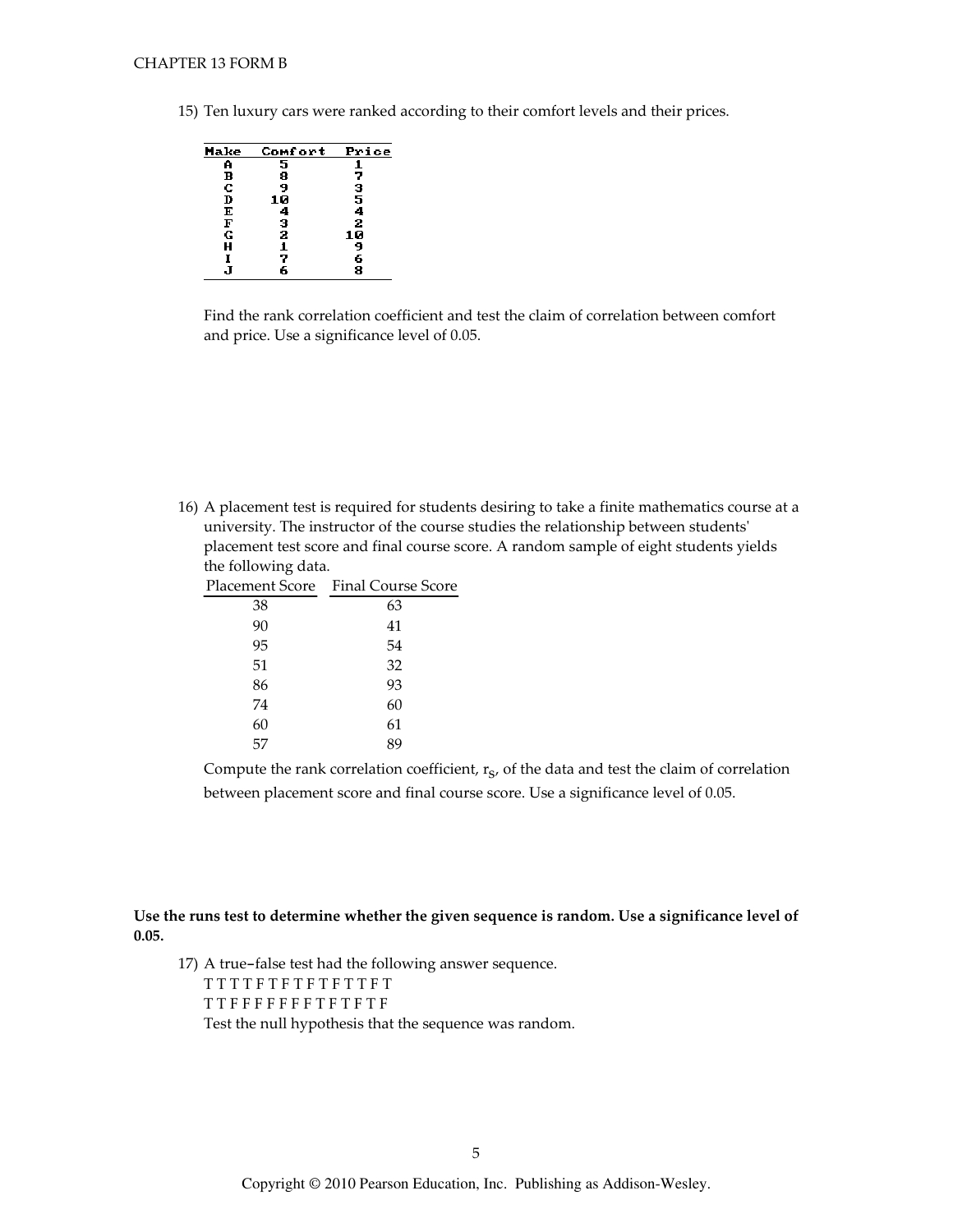### **CHAPTER 13 FORM B**

18) The sequence of numbers below represents the maximum temperature (in degrees Fahrenheit) in July in one U.S. town for 30 consecutive years. Test the sequence for randomness above and below the median.

94 96 97 99 95 90 97 98 100 100

- 92 95 98 99 102 97 97 101 99 100
- 98 95 93 99 101 99 101 100 99 103

19) Test the sequence of digits below for randomness of odd and even digits.

|  |  |  |  | 0 4 7 3 6 0 9 7 4 8 |  |
|--|--|--|--|---------------------|--|
|  |  |  |  | 7 2 8 5 7 3 9 6 4 6 |  |
|  |  |  |  | 4 7 9 1 6 1 9 5 8 3 |  |
|  |  |  |  | 7 8 5 7 3 5 2 9 3 8 |  |

#### Solve the problem.

20) When performing a rank correlation test, one alternative to using the Critical Values of Spearman's Rank Correlation Coefficient table to find critical values is to compute them using this approximation:

$$
r_S = \pm \sqrt{\frac{t^2}{t^2 + n - 2}}
$$

where t is the t-score from the *t Distribution* table corresponding to  $n - 2$  degrees of freedom. Use this approximation to find critical values of  $r_s$  for the case where  $n = 17$ and  $\alpha$  = 0.05.

| A) $\pm 0.311$ | B) $\pm 0.480$ | $C) \pm 0.482$ | $D) \pm 0.411$ |
|----------------|----------------|----------------|----------------|
|----------------|----------------|----------------|----------------|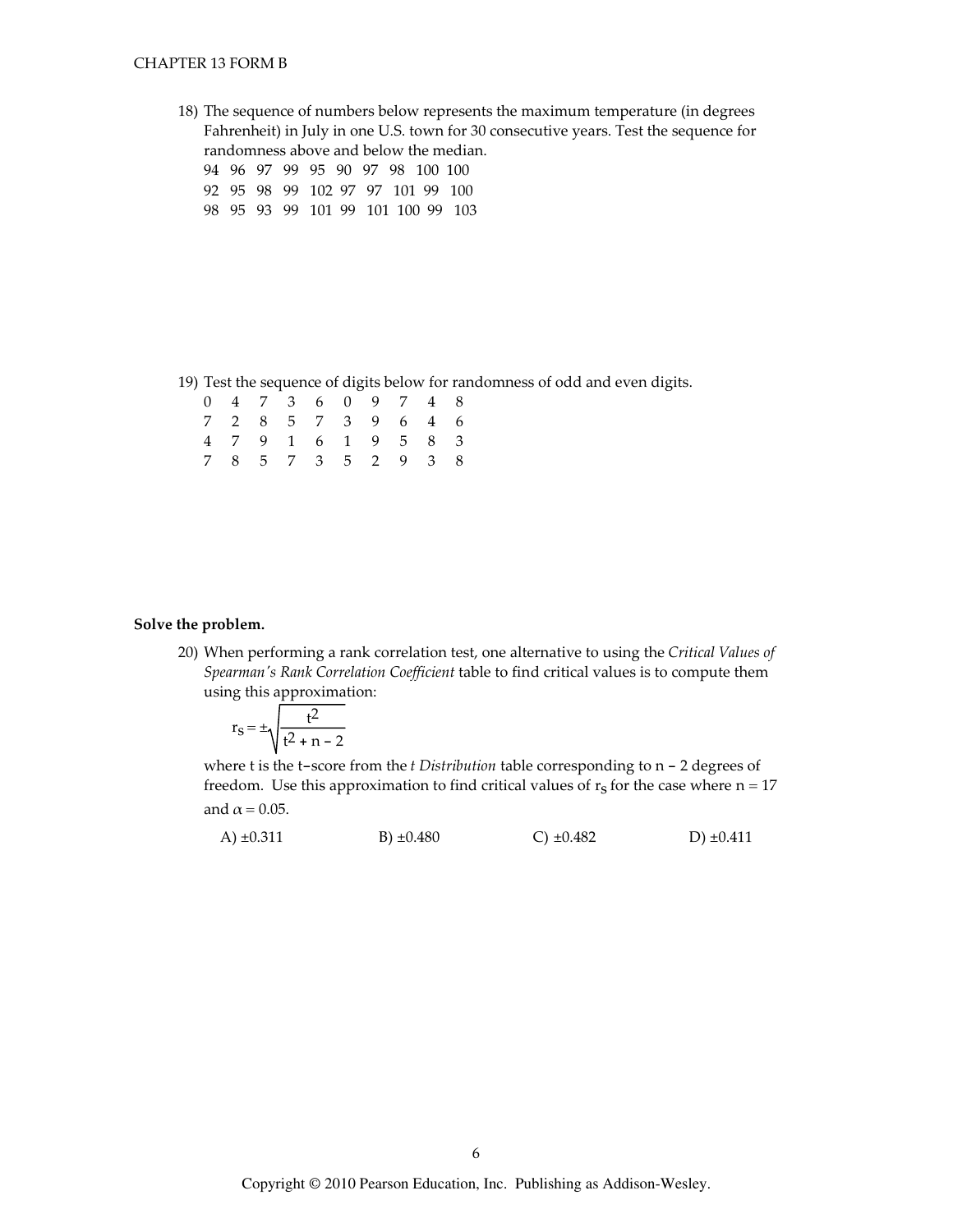# Answer Key Testname: CHAPTER 13 FORM B

- 1) Parametric tests require assumptions about the nature or shape of the populations involved. Most of the tests we have worked with have required that the populations be normal. Nonparametric tests do not have requirements regarding the parent population. Nonparametric tests are important because they can be applied to ordinal data and nominal data and answer questions about medians of populations.
- 2) A rank is a number assigned to an individual sample item according to its order in the ranked list. (Ranked lists are arranged in order by some criterion such as smallest to largest.) For repeating data points, you find the mean of the ranks involved. For the data point 5 in the list above, the rank for each would be 3 (which is the average of ranks 2, 3, and 4). For the data point 12 in the list above, the rank for each would be 7.5 (which is the average of 7 and 8). So, corresponding to the given data, the ranks are  $1, 3, 3, 3, 5, 6, 7.5, 7.5, 9, 10.$
- 3) The runs test for randomness is a procedure for testing the randomness of data (with only two characteristics) using the concepts of runs. A run is a sequence of data that exhibit the same characteristic. For example, the data set M M M M M F F F M M F F F F has four runs. The null hypothesis is that the sequence is random and the alternate hypothesis is that the sequence is not random. The runs test is based only on the order in which the data occur; it does not test the frequency of the data. The underlying concept is that if the number of runs is very low or very high, randomness is lacking.
- $4)$  A
- $5) D$
- $6)$  H<sub>0</sub>: There is no difference between before and after grades.

 $H_1$ : There is a difference between before and after grades.

Test statistic:  $x = 0$ . Critical value:  $x = 2$ .

Reject the null hypothesis of no difference. There is sufficient evidence to warrant rejection of the claim that the lesson has no effect on grade.

7)  $H_0$ : the music has no effect on memorization skills.

 $H_1$ : the music has an effect on memorization skills.

Convert  $x = 19$  to the test statistic  $z = -5.15$ . Critical values:  $z = \pm 1.96$ .

Reject the null hypothesis. There is sufficient evidence to warrant rejection of the claim that music has no effect on memorization skills.

- 8)  $H_0$ : The diet has no effect on systolic blood pressure.  $H_1$ : The diet has an effect on systolic blood pressure. Test statistic  $T = 12.5$ . Critical value:  $T = 2$ . Fail to reject the null hypothesis that the population of differences has a median of zero.
- 9) H<sub>0</sub>: Sample student grade averages at the two colleges come from populations with the same median. H<sub>1</sub>: Sample student grade averages at the two colleges come from populations with different medians.  $\mu$ g = 126.5,  $\sigma$ g = 15.2288, R<sub>1</sub> = 108.5, R<sub>2</sub> = 144.5, z = -1.18. Test statistic:  $z = -1.18$ . Critical values  $z = \pm 1.96$ .

Fail to reject the null hypothesis that the populations have the same median.

10)  $H_0$ : The sample comes from a population with a median of 130 pounds.

 $H_1$ : The sample comes from a population with a median different from 130 pounds.

Test statistic:  $T = 32.5$ 

Critical value: 14

Do not reject the null hypothesis. There is not sufficient evidence to reject the hypothesis that the sample comes from a population with a median of 130 pounds.